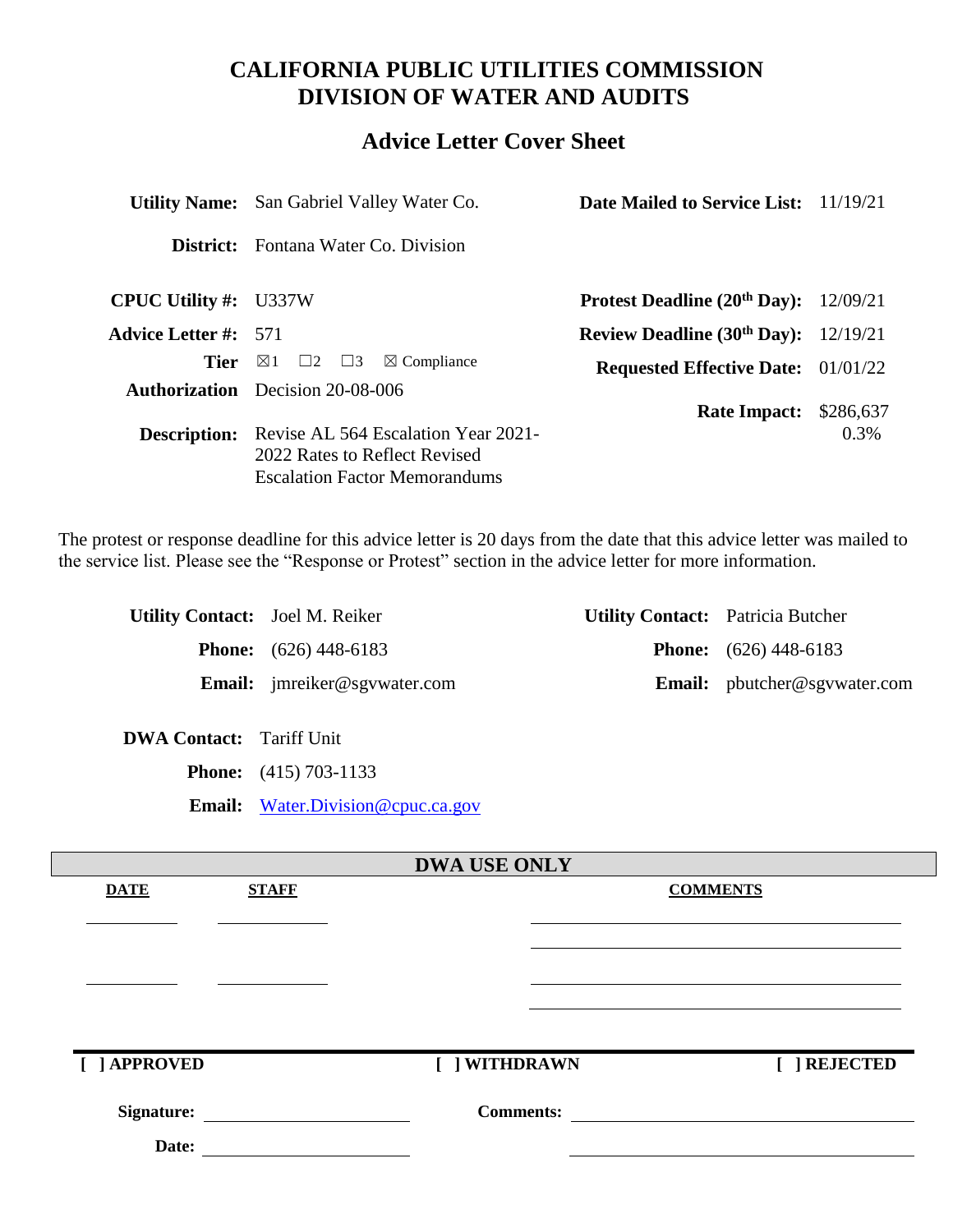# SAN GAERUEL VALLEY WATER COMPANY

November 19, 2021

#### **Advice Letter No. 571 U337W**

#### **TO THE PUBLIC UTILITIES COMMISSION OF THE STATE OF CALIFORNIA**

San Gabriel Valley Water Company ("San Gabriel" or "Company") hereby requests ministerial review of the following changes in tariff sheets applicable to its Fontana Water Company division:

|             |                                              |          | Cancelling  |
|-------------|----------------------------------------------|----------|-------------|
| <b>CPUC</b> |                                              | Schedule | <b>CPUC</b> |
| Sheet No.   | Title                                        | No.      | Sheet No.   |
| 3170-W      | <b>General Metered Service</b>               | $FO-1$   | 3156-W      |
| 3171-W      | General Metered Service (continued)          | $FO-1$   | 3134-W      |
| 3172-W      | General Metered Service – Conservation Rates | $FO-1C$  | 3157-W      |
| 3173-W      | <b>Private Fire Service</b>                  | $FO-4$   | 3136-W      |
| 3174-W      | <b>Recycled Water Metered Service</b>        | $FO-6$   | 3158-W      |
| 3175-W      | Recycled Water Metered Service (continued)   | $FO-6$   | 3138-W      |
| 3176-W      | Preliminary Statement, Paragraph H2          | N/A      | 3159-W      |
| 3177-W      | <b>Table of Contents</b>                     | N/A      | 3169-W      |

San Gabriel submits this advice letter for the Fontana Water Company division in compliance with California Public Utilities Commission ("CPUC" or "Commission") Decision ("D.") 20-08-006, issued August 12, 2020, in Application ("A.") No. 19-01-001 to implement a revenue increase of \$286,637, or 0.3% to reflect the revised escalation factor memos issued by the Public Advocates Office on October 22, 2021. In accordance with Ordering Paragraph No. 7 of D.20-08-006 and Water Industry Rule 7.3.1(6) of General Order 96-B, **this is designated as a Tier 1 advice letter** with a requested effective date of January 1, 2022, to coincide with other rate changes being implemented on that date.

#### Purpose and Background

On May 17, 2021, San Gabriel filed Advice Letter 564 to implement rates in the Fontana Water Company division for Escalation Year 2021-2022, as authorized in D.20-08-006. The revenue requirement adopted in Advice Letter 564 was based in part upon Labor, Non-Labor, and Compensation Per Hour escalation rates issued by the Public Advocates Office in May 2021. On October 22, 2021, the Public Advocates Office issued revised escalation factor memorandums for the months of February 2021 through July 2021. Accordingly, San Gabriel has recalculated the Escalation Year 2021-2022 rates based upon these revised Labor, Non-Labor, and Compensation Per Hour escalation rates, resulting in a revenue requirement increase in the Fontana Water Company division of \$286,637, or 0.3% compared to the revenue requirement adopted in Advice Letter 569,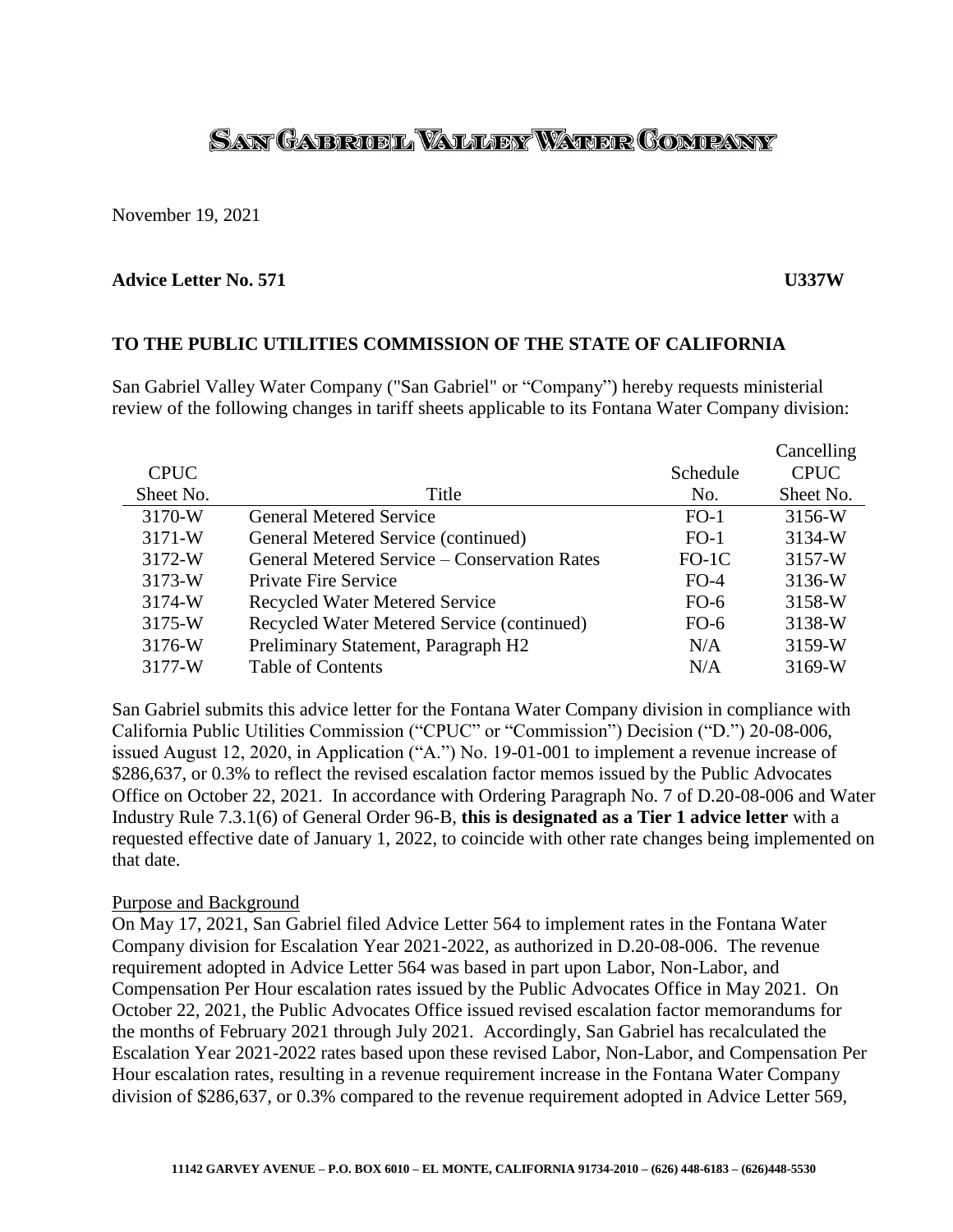which goes into effect on January 1, 2022.

### Discussion

This advice letter proposes to increase the revenue requirement adopted in Advice Letter 569 by \$286,637, or 0.3%.

The proposed rates submitted with this advice letter will increase the monthly bill for the typical non-CARW residential customer in the Fontana Water Company division on conservation rate Schedule FO-1C with a  $\frac{5}{8}$  x  $\frac{3}{4}$ -inch meter and using 15 Ccf by \$0.26, or 0.3% from \$81.93 to \$82.19.

In order to avoid implementing multiple rate changes within a short period of time, San Gabriel is requesting a January 1, 2022 effective date for this advice letter so that the increase proposed herein will coincide with the implementation of the rates adopted in Advice Letter 569.

#### Service and Notice

Distribution of this advice letter is being made to the attached service list in accordance with Water Industry Rule 4.1 of General Order 96-B. No other parties have requested notification of tariff filings related to the Fontana Water Company division. In accordance with Water Industry Rule 3.3 of General Order 96-B, San Gabriel will also post this advice letter to its website [www.fontanawater.com.](http://www.fontanawater.com/) San Gabriel will inform its customers of the overall net rate change effective January 1, 2022 in dollar and percentage terms by a billing message on the first bill on which the changes appear. No further public notice is required because all public notices in connection with Application No. 19-01-001 have already been made in accordance with applicable law and Commission rules.

### Protest and Responses

Anyone may respond to or protest this advice letter. A response supports the filing and may contain information that proves useful to the Commission in evaluating the advice letter. A protest objects to the advice letter in whole or in part and must set forth the specific grounds on which it is based. These grounds are:

- (1) San Gabriel did not properly serve or give notice of the advice letter;
- (2) The relief requested in the advice letter would violate statute or Commission order, or is not authorized by statute or Commission order on which San Gabriel relies;
- (3) The analysis, calculations, or data in the advice letter contain material error or omissions;
- (4) The relief requested in the advice letter is pending before the Commission in a formal proceeding;
- (5) The relief requested in the advice letter requires consideration in a formal hearing, or is otherwise inappropriate for the advice letter process; or
- (6) The relief requested in the advice letter is unjust, unreasonable, or discriminatory, provided that such a protest may not be made where it would require re-litigating a prior order of the Commission.

A protest may not rely on a policy objection to an advice letter where the relief requested in the advice letter follows rules or directions established by statute or Commission order applicable to the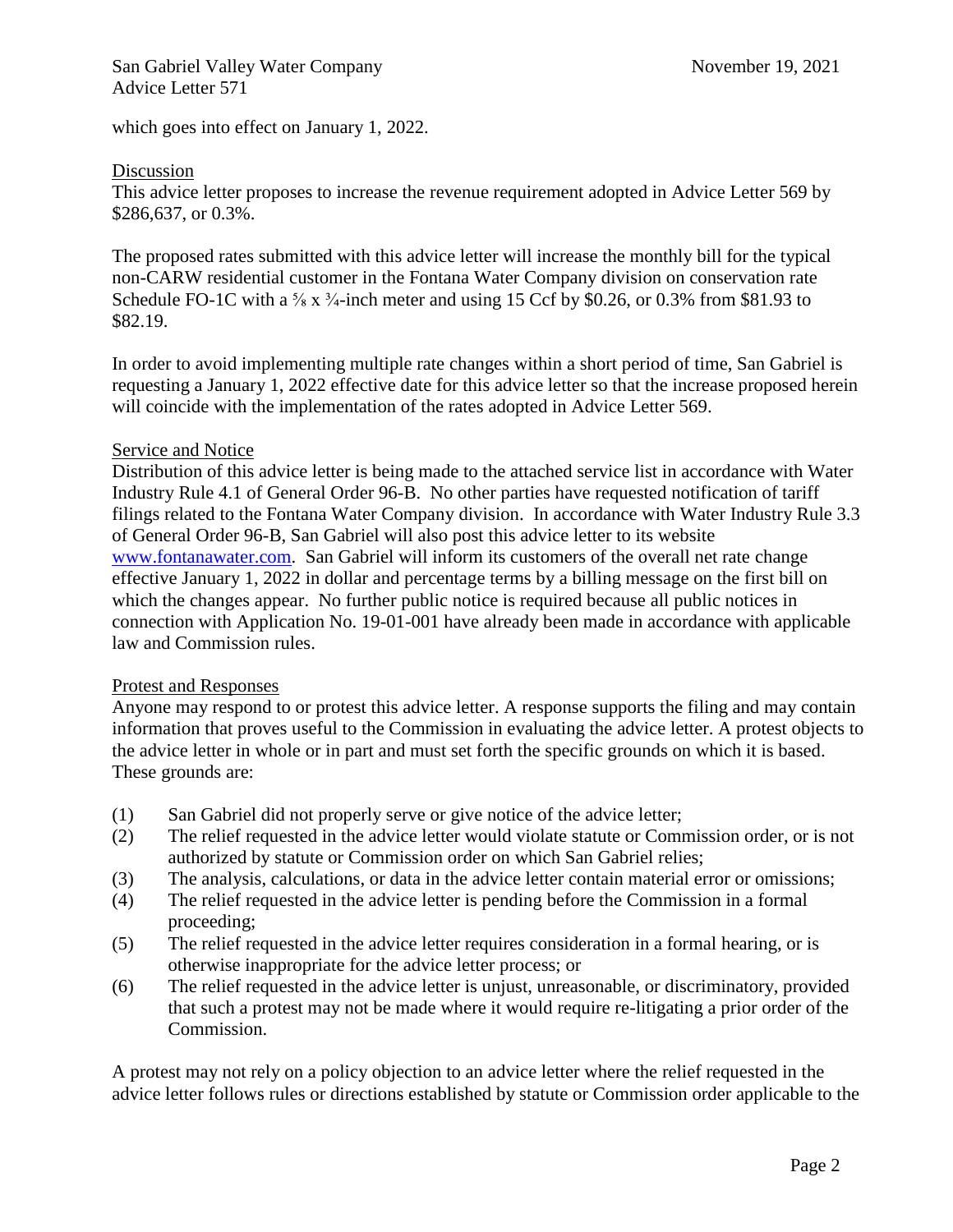utility. A protest shall provide citations or proofs where available to allow staff to properly consider the protest. A response or protest must be made in writing or by electronic mail and must be received by the Water Division within 20 days of the date this advice letter is filed. The address for mailing or delivering a response or protest is:

| Email Address:             | <b>Mailing Address:</b>                |
|----------------------------|----------------------------------------|
| water.division@cpuc.ca.gov | California Public Utilities Commission |
|                            | Water Division, 3 <sup>rd</sup> Floor  |
|                            | 505 Van Ness Avenue                    |
|                            | San Francisco, CA 94102                |

On the same date the response or protest is submitted to the Water Division, the respondent or protestant shall send a copy of the protest by mail to San Gabriel addressed as follows:

| Email Address:        | Mailing Address:                     |
|-----------------------|--------------------------------------|
| jmreiker@sgywater.com | San Gabriel Valley Water Company     |
|                       | Vice President of Regulatory Affairs |
|                       | 11142 Garvey Avenue                  |
|                       | El Monte, CA 91733                   |

Cities and counties that need Board of Supervisors or Board of Commissioners approval to protest should inform the Water Division, within the 20 day protest period, so that a late filed protest can be entertained. The informing document should include an estimate of the date the proposed protest might be voted on.

The advice letter process does not provide for any further responses, protests or comments, except for San Gabriel's reply, after the 20-day comment period. San Gabriel will reply to each protest and may reply to any response. Each reply must be received by the Water Division within five business days after the end of the protest period, and shall be served on the same day to the person who filed the protest or response in accordance with General Order 96-B, General Rule 7.4.3.

If you have not received a reply to your protest within ten business days, contact San Gabriel at (626) 448-6183.

San Gabriel Valley Water Company

/s/ Joel M. Reiker

Joel M. Reiker Vice President of Regulatory Affairs

cc: Bruce DeBerry, CPUC – Water Division Victor Chan, CPUC – Water Branch, Cal Advocates Richard Rauschmeier, CPUC – Water Branch, Cal Advocates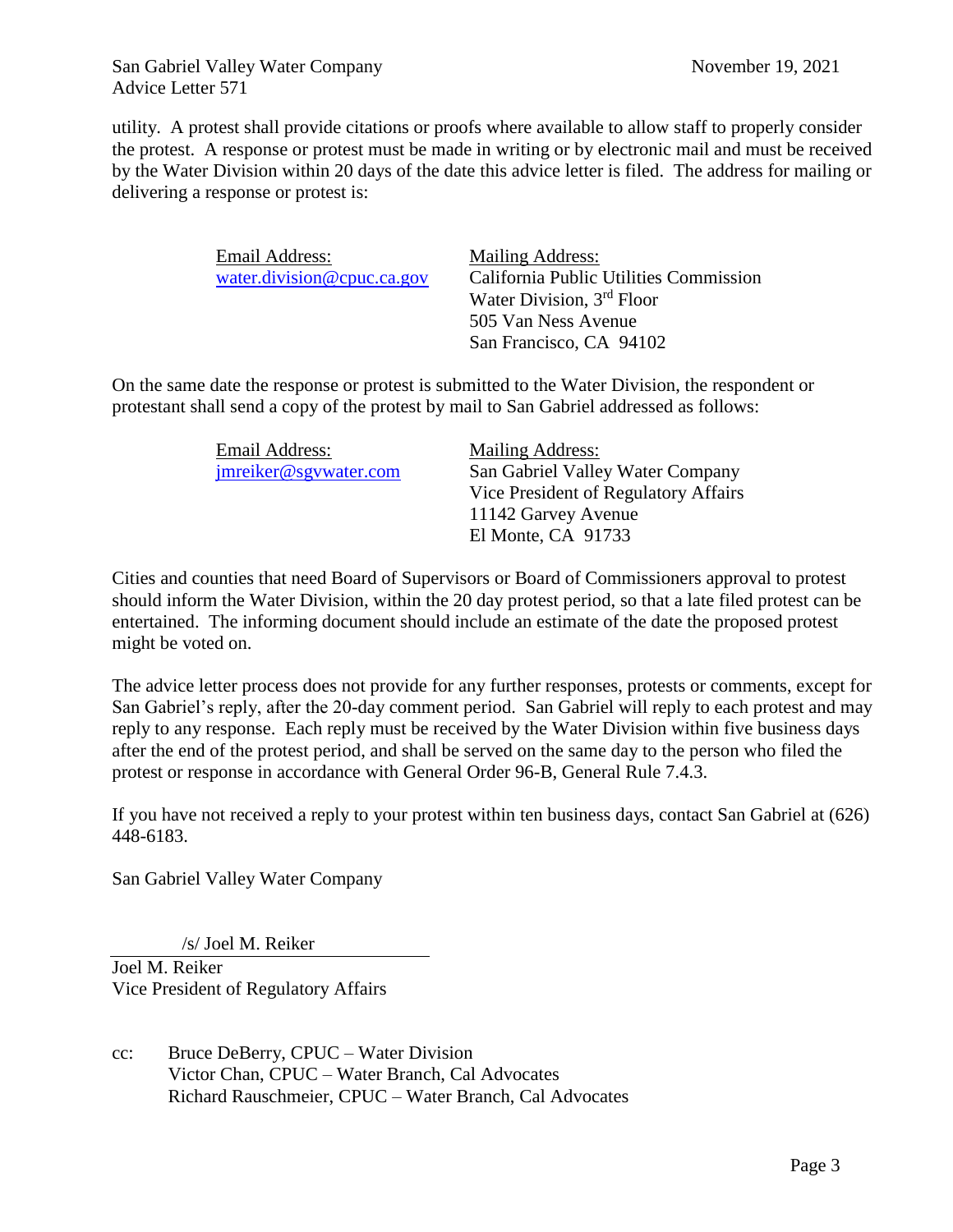## **VERIFICATION**

I am Vice President of Regulatory Affairs for, and an officer of, San Gabriel Valley Water Company ("SGVWC"), and I am authorized to make this verification on its behalf with respect to customer notification of **Advice Letter 571** for the Fontana Water Company Division. SGVWC intends to provide customer notification of **Advice Letter 571** to affected customers in the Fontana Water Company division by: (check all that apply)

 $\Box$  Bill Insert

 $\boxtimes$  Bill Message

 $\Box$  Individual Notice by Mail

 $\Box$  Legal Notices Published in a Local Newspaper of General Circulation

☐ Other (explain) \_\_\_\_\_\_\_\_\_\_\_\_\_\_\_\_\_\_\_\_\_\_\_\_\_\_\_\_\_\_\_\_\_\_\_\_\_\_\_\_\_\_\_

SGVWC will include a bill message on each of its Fontana Water Company division customers' first bill generated after the rate change goes into effect to inform them of the overall rate change approved in **Advice Letters 569** and **571**, both of which become effective on January 1, 2022. To the extent any additional rate changes are made effective by Tier 1 advice letter on the same date, the bill message will be revised accordingly. Additionally, a copy of this advice letter and the bill message is posted on the Company's website [www.fontanawater.com.](http://www.fontanawater.com/) The foregoing statement is true of my own knowledge.

I declare under penalty of perjury that the foregoing is true and correct.

Executed on this 19<sup>th</sup> day of November, 2021, in El Monte, California.

/s/ Joel M. Reiker

Joel M. Reiker Vice President of Regulatory Affairs San Gabriel Valley Water Company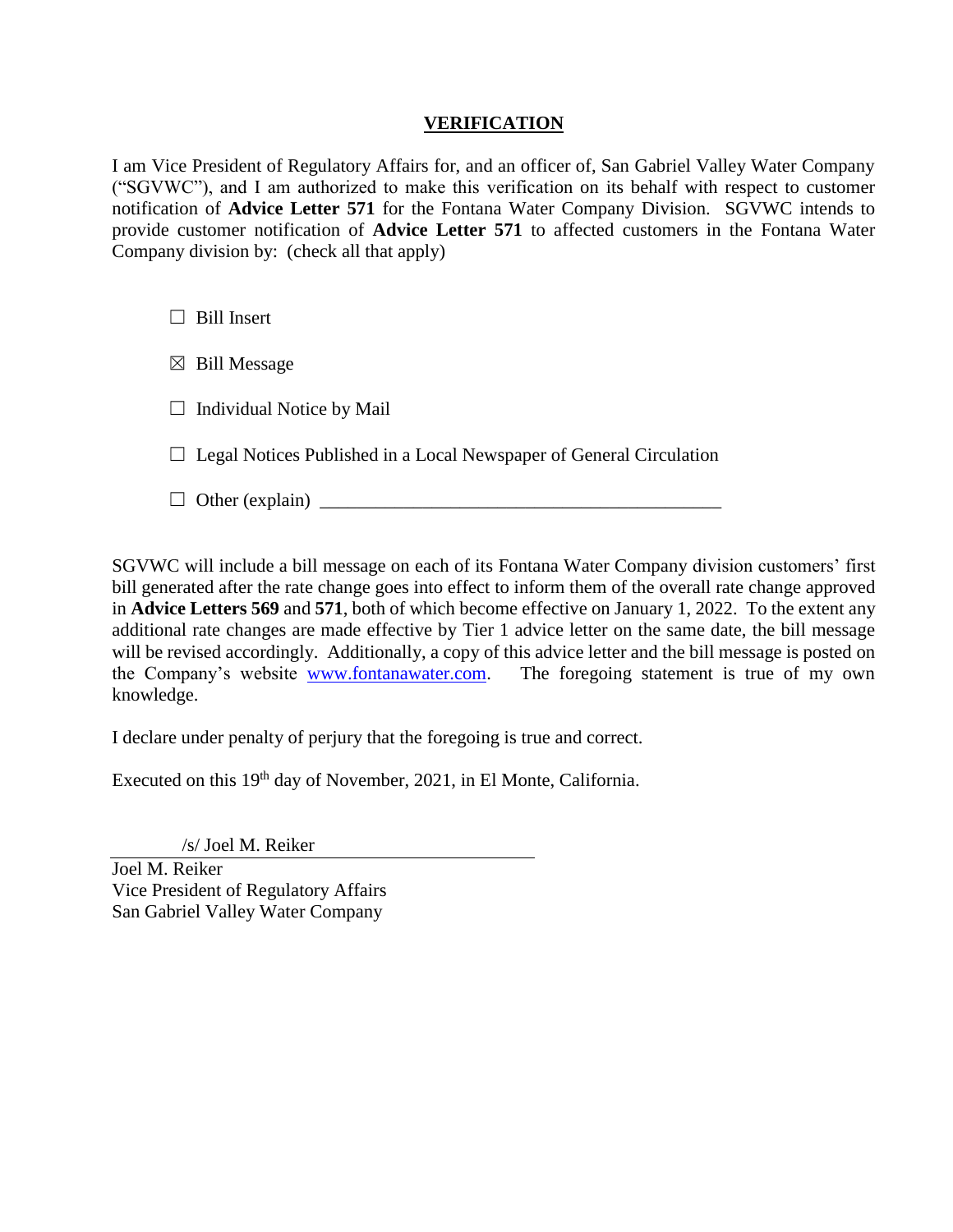## **Bill Message**

## Fontana Water Company Division

Effective Jan. 1, your bill includes an increase for purchased power costs and inflation as approved in Advice Letters 569 and 571. A typical residential customer will experience an increase of \$2.09 or 2.6%. If your bill covers a period before Jan. 1, it has been prorated. Learn more at [https://www.fontanawater.com/rates-regulatory/advice-letter-filings-with-cpuc/.](https://www.fontanawater.com/rates-regulatory/advice-letter-filings-with-cpuc/)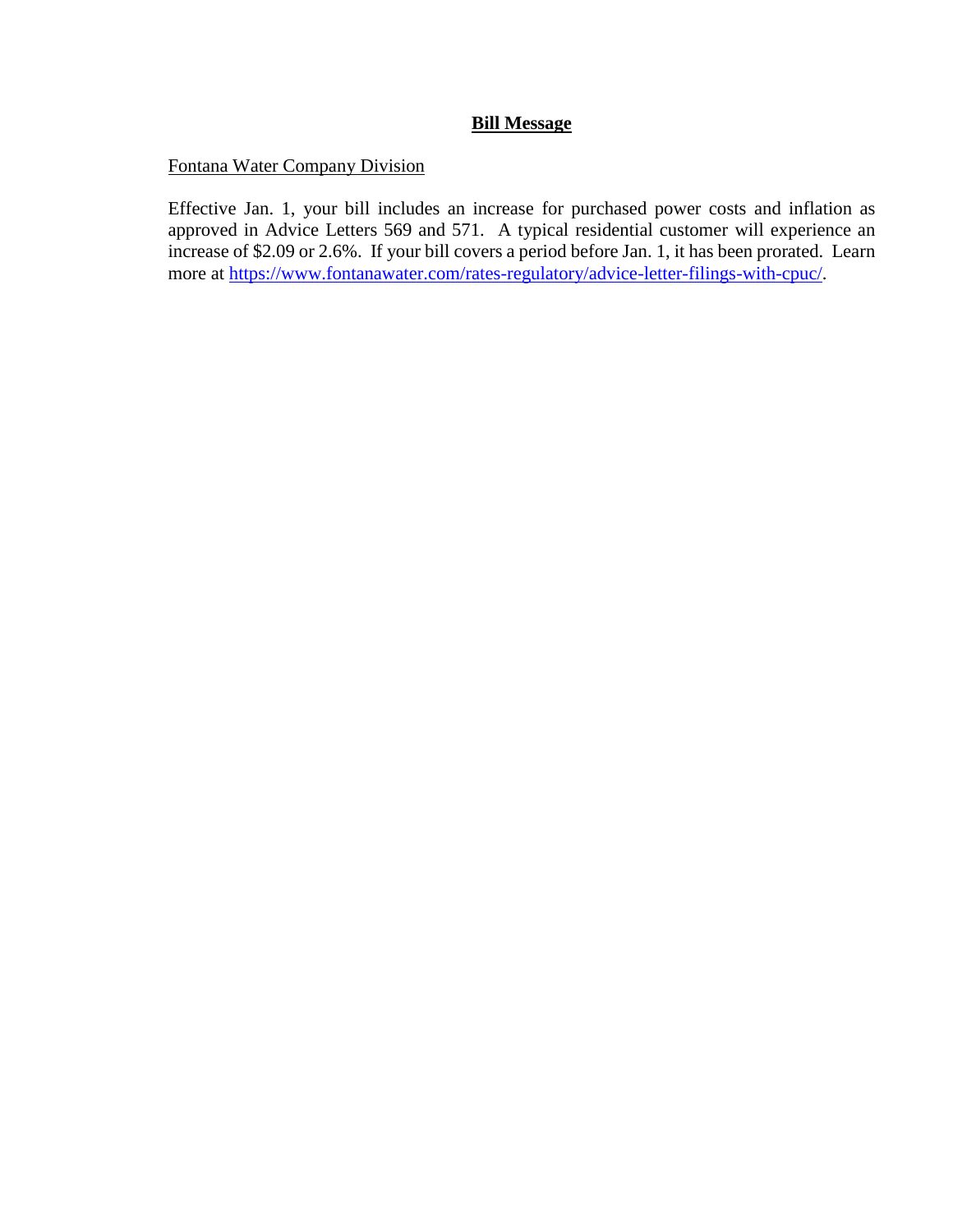| 11142 GARVEY AVENUE        |           | Revised | Cal. P.U.C. Sheet No. | 3170-W |
|----------------------------|-----------|---------|-----------------------|--------|
| EL MONTE, CALIFORNIA 91733 | ancelling | Revised | Cal. P.U.C. Sheet No. | 3156-W |

#### **SCHEDULE NO. FO-1** Fontana Water Company GENERAL METERED SERVICE

#### **APPLICABILITY**

Applicable to all metered water service, except for those Residential customers required to be served under Schedule FO-1C.

#### **TERRITORY**

Portions of Fontana, Rancho Cucamonga, Rialto, and vicinity, San Bernardino County.

#### **RATES**

Quantity Rates:

|                  |           | (I) |
|------------------|-----------|-----|
|                  | Per Meter |     |
|                  | Per Month |     |
| Service Charges: |           |     |

| For 2-inch meter $\ldots$ $\ldots$ $\ldots$ $\ldots$ $\ldots$ $\ldots$ $\ldots$ $\ldots$ $\ldots$ $\ldots$ $\ldots$ $\ldots$ $\ldots$ $\ldots$ $\ldots$ $\ldots$ $\ldots$ $\ldots$ $\ldots$ $\ldots$ $\ldots$ $\ldots$ $\ldots$ $\ldots$ $\ldots$ $\ldots$ $\ldots$ $\ldots$ $\ldots$ $\ldots$ $\ldots$ $\ldots$ $\ldots$ $\ldots$ |  |
|------------------------------------------------------------------------------------------------------------------------------------------------------------------------------------------------------------------------------------------------------------------------------------------------------------------------------------|--|
|                                                                                                                                                                                                                                                                                                                                    |  |
|                                                                                                                                                                                                                                                                                                                                    |  |
|                                                                                                                                                                                                                                                                                                                                    |  |
|                                                                                                                                                                                                                                                                                                                                    |  |
|                                                                                                                                                                                                                                                                                                                                    |  |
|                                                                                                                                                                                                                                                                                                                                    |  |
|                                                                                                                                                                                                                                                                                                                                    |  |

*(continued)*

*Issued by* J. M. Reiker

(To be inserted by utility)

Advice Letter No. 571

Decision No.

NAME Vice President of Regulatory Affairs TITLE

Date Filed Effective

(To be inserted by Cal. P.U.C.)

Resolution No.

FORM 27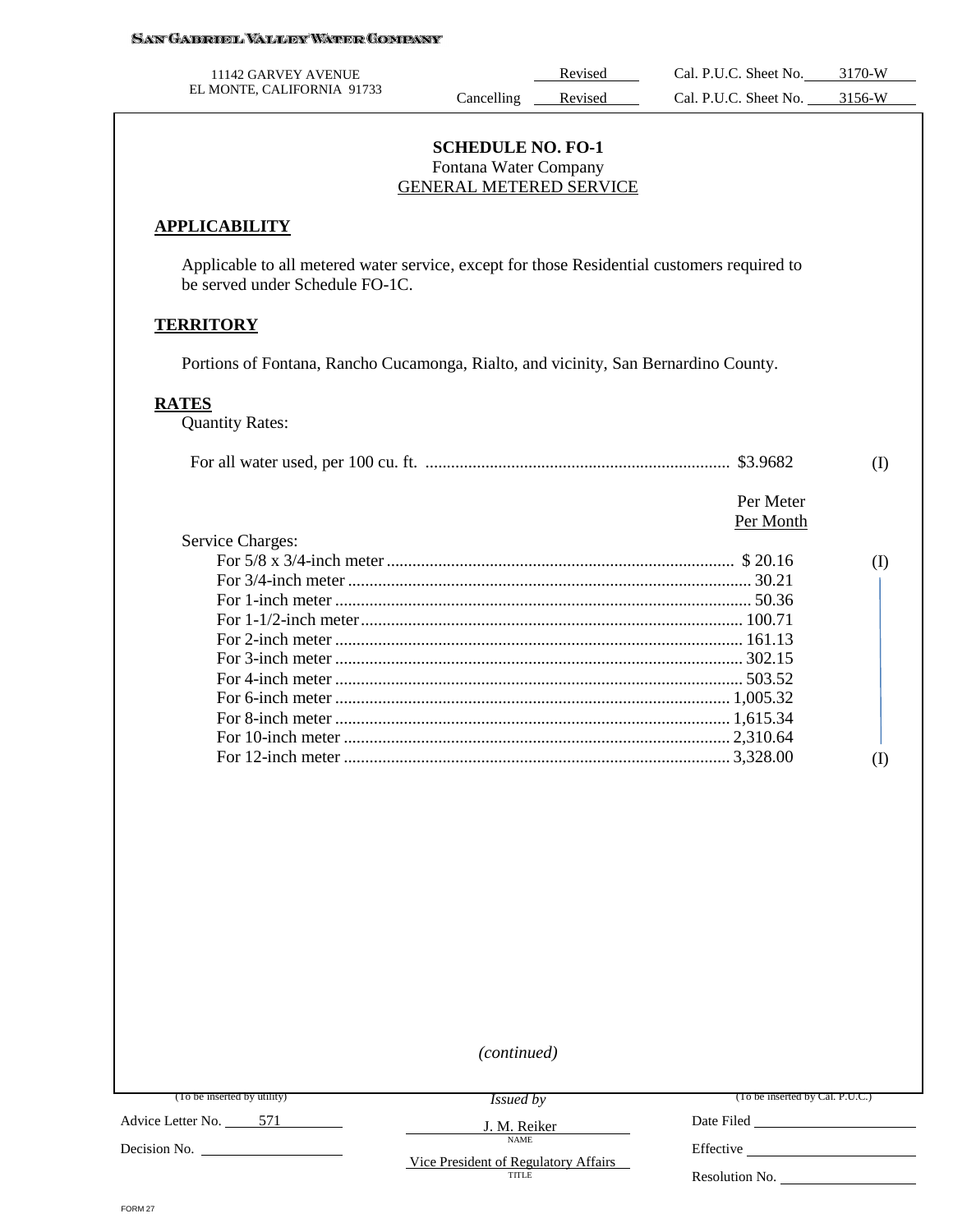# **SAN GARRIEL VALLEY WATER COMPANY**

| 11142 GARVEY AVENUE                                                                                   |                                | Revised | Cal. P.U.C. Sheet No. 3171-W |              |
|-------------------------------------------------------------------------------------------------------|--------------------------------|---------|------------------------------|--------------|
| EL MONTE, CALIFORNIA 91733                                                                            | Cancelling                     | Revised | Cal. P.U.C. Sheet No. 3134-W |              |
|                                                                                                       |                                |         |                              |              |
|                                                                                                       | <b>SCHEDULE NO. FO-1</b>       |         |                              |              |
|                                                                                                       | Fontana Water Company          |         |                              |              |
|                                                                                                       | <b>GENERAL METERED SERVICE</b> |         |                              |              |
|                                                                                                       | (continued)                    |         |                              |              |
|                                                                                                       |                                |         |                              |              |
| <b>RATES</b> (continued)                                                                              |                                |         |                              |              |
|                                                                                                       |                                |         | Per Battery                  |              |
|                                                                                                       |                                |         | Per Month                    |              |
|                                                                                                       |                                |         |                              | $\rm(D)$     |
|                                                                                                       |                                |         |                              |              |
|                                                                                                       |                                |         |                              |              |
|                                                                                                       |                                |         |                              |              |
|                                                                                                       |                                |         |                              |              |
|                                                                                                       |                                |         |                              |              |
|                                                                                                       |                                |         |                              |              |
|                                                                                                       |                                |         |                              |              |
|                                                                                                       |                                |         |                              |              |
|                                                                                                       |                                |         |                              | $($ $\Gamma$ |
|                                                                                                       |                                |         |                              |              |
| The Service Charge is a readiness-to-serve charge applicable to all metered service and to            |                                |         |                              |              |
| which is added to the quantity charge computed at the Quantity Rates.                                 |                                |         |                              |              |
|                                                                                                       |                                |         |                              |              |
| <b>SPECIAL CONDITIONS</b>                                                                             |                                |         |                              |              |
| 1. All bills are subject to the reimbursement fee set forth on Schedule No. AA-UF.                    |                                |         |                              |              |
| 2. All bills are subject to the applicable surcharges and surcredits set forth on Schedule No. FO-AS. |                                |         |                              |              |
|                                                                                                       |                                |         |                              |              |
|                                                                                                       |                                |         |                              |              |
|                                                                                                       |                                |         |                              |              |
|                                                                                                       |                                |         |                              |              |
|                                                                                                       |                                |         |                              |              |
|                                                                                                       |                                |         |                              |              |

|  | (To be inserted by utility) |  |  |
|--|-----------------------------|--|--|
|--|-----------------------------|--|--|

Advice Letter No. 571

Decision No.

*Issued by*

J. M. Reiker NAME

(To be inserted by Cal. P.U.C.)

Date Filed

Vice President of Regulatory Affairs

Effective \_\_ Resolution No.

FORM 27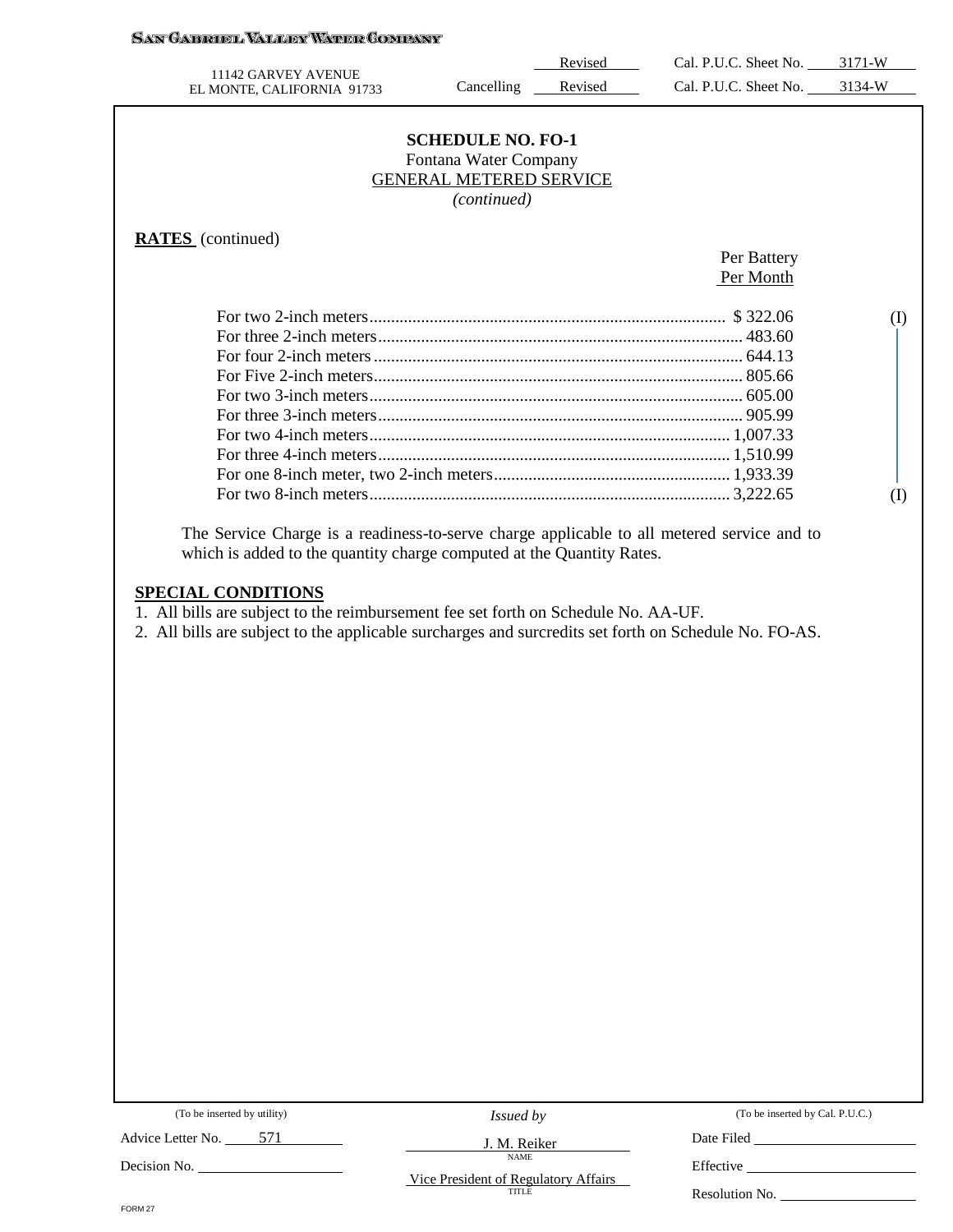#### **SAN GABRIEL VALLEY WATER COMPANY**

11142 GARVEY AVENUE

#### **SCHEDULE NO. FO-1C** Fontana Water Company GENERAL METERED SERVICE - CONSERVATION RATES

#### **APPLICABILITY**

Applicable to all metered Residential customers, excluding apartments, trailer parks, and any other facility in which Residential customers receive service through a master meter.

#### **TERRITORY**

Portions of Fontana, Rancho Cucamonga, Rialto, and vicinity, San Bernardino County.

#### **RATES**

Quantity Rates:

|  | (I) |
|--|-----|
|  | (I) |

| Per Meter                                                                                                                                                                                                                                                                                                                          |  |
|------------------------------------------------------------------------------------------------------------------------------------------------------------------------------------------------------------------------------------------------------------------------------------------------------------------------------------|--|
| Service Charges:<br>Per Month                                                                                                                                                                                                                                                                                                      |  |
|                                                                                                                                                                                                                                                                                                                                    |  |
|                                                                                                                                                                                                                                                                                                                                    |  |
| For 1-inch meter $\ldots$ 50.36                                                                                                                                                                                                                                                                                                    |  |
|                                                                                                                                                                                                                                                                                                                                    |  |
|                                                                                                                                                                                                                                                                                                                                    |  |
| For 3-inch meter $\ldots$ $\ldots$ $\ldots$ $\ldots$ $\ldots$ $\ldots$ $\ldots$ $\ldots$ $\ldots$ $\ldots$ $\ldots$ $\ldots$ $\ldots$ $\ldots$ $\ldots$ $\ldots$ $\ldots$ $\ldots$ $\ldots$ $\ldots$ $\ldots$ $\ldots$ $\ldots$ $\ldots$ $\ldots$ $\ldots$ $\ldots$ $\ldots$ $\ldots$ $\ldots$ $\ldots$ $\ldots$ $\ldots$ $\ldots$ |  |

#### **SPECIAL CONDITIONS**

1. All bills are subject to the reimbursement fee set forth on Schedule No. AA-UF.

2. All bills are subject to the applicable surcharges and surcredits set forth on Schedule No. FO-AS.

| (To be inserted by utility) | <i>Issued by</i>                              | (To be inserted by Cal. P.U.C.) |
|-----------------------------|-----------------------------------------------|---------------------------------|
| Advice Letter No.<br>571    | J. M. Reiker                                  | Date Filed                      |
| Decision No.                | <b>NAME</b>                                   | Effective                       |
|                             | Vice President of Regulatory Affairs<br>TITLE | Resolution No.                  |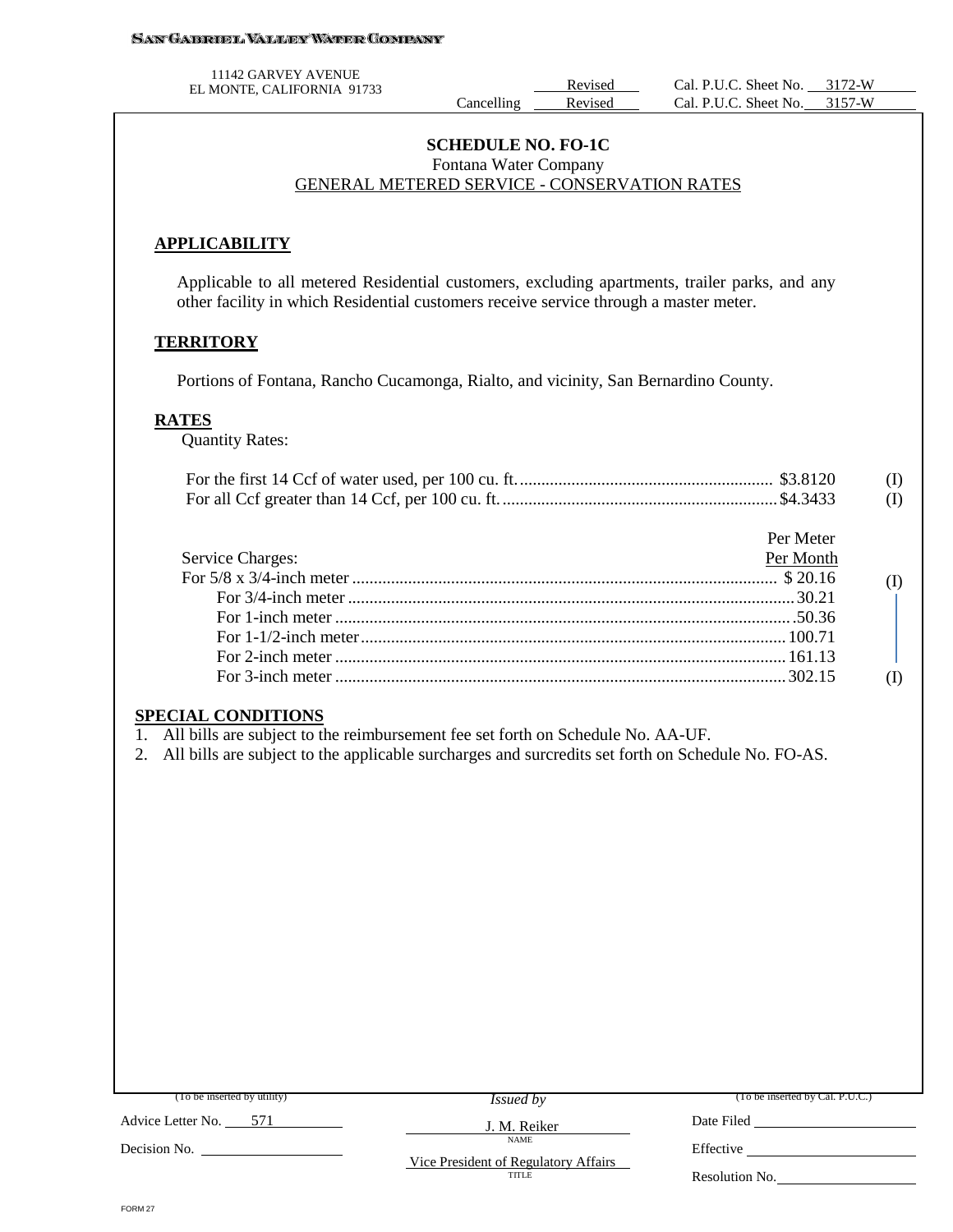#### San Gabroel Valley Water Company

| 11142 GARVEY AVENUE        |            | Revised | Cal. P.U.C. Sheet No. | 3173-W |
|----------------------------|------------|---------|-----------------------|--------|
| EL MONTE, CALIFORNIA 91733 | Cancelling | Revised | Cal. P.U.C. Sheet No. | 3136-W |

### **SCHEDULE NO. FO-4** Fontana Water Company PRIVATE FIRE SERVICE

#### **APPLICABILITY**

Applicable to water service furnished to private fire systems and to private fire hydrants.

#### **TERRITORY**

Portions of Fontana, Rancho Cucamonga, Rialto and vicinity, San Bernardino County.

|             | Per Service |
|-------------|-------------|
| <b>RATE</b> | Per Month   |
|             |             |

For each inch of diameter of service connection ................................................. \$13.50

### **SPECIAL CONDITIONS**

1. The customer will pay, without refund, the entire cost of the private fire service facilities.

- 2. The private fire service facilities shall be installed by the utility or under the utility's direction and shall be the sole property and subject to the control of the utility, with the right to alter, repair, replace and the right to remove upon discontinuance of service.
- 3. The minimum diameter for the private fire service connection will be 4-inches. The maximum diameter shall not be larger than the diameter of the water main to which the private fire service facilities are attached unless said main is circulating, in which case with the approval of the utility the maximum diameter may be larger by not more than 2-inches than the diameter of said circulating main.
- 4. If a water main of adequate size is not available adjacent to the premises to be served, then a new main from the nearest existing main of adequate size will be installed by the utility at the cost of the customer. Such cost shall not be subject to refund.
- 5. The private fire service facilities will include a detector check valve or other similar device acceptable to the utility which will indicate the use of water. The facilities may be located within the customer's premises or within public right of way adjacent thereto. Where located within the premises, the utility and its duly authorized agents shall have the right of ingress to and egress from the premises for all purposes related to said facilities. In the event the installation is solely a private fire hydrant facility, the requirement for a detector check valve or other similar device may be waived.

*(continued)*

(To be inserted by utility)

*Issued by* J. M. Reiker

NAME

(To be inserted by Cal. P.U.C.)

(I)

Advice Letter No. 571

Decision No.

Vice President of Regulatory Affairs TITLE

Date Filed Effective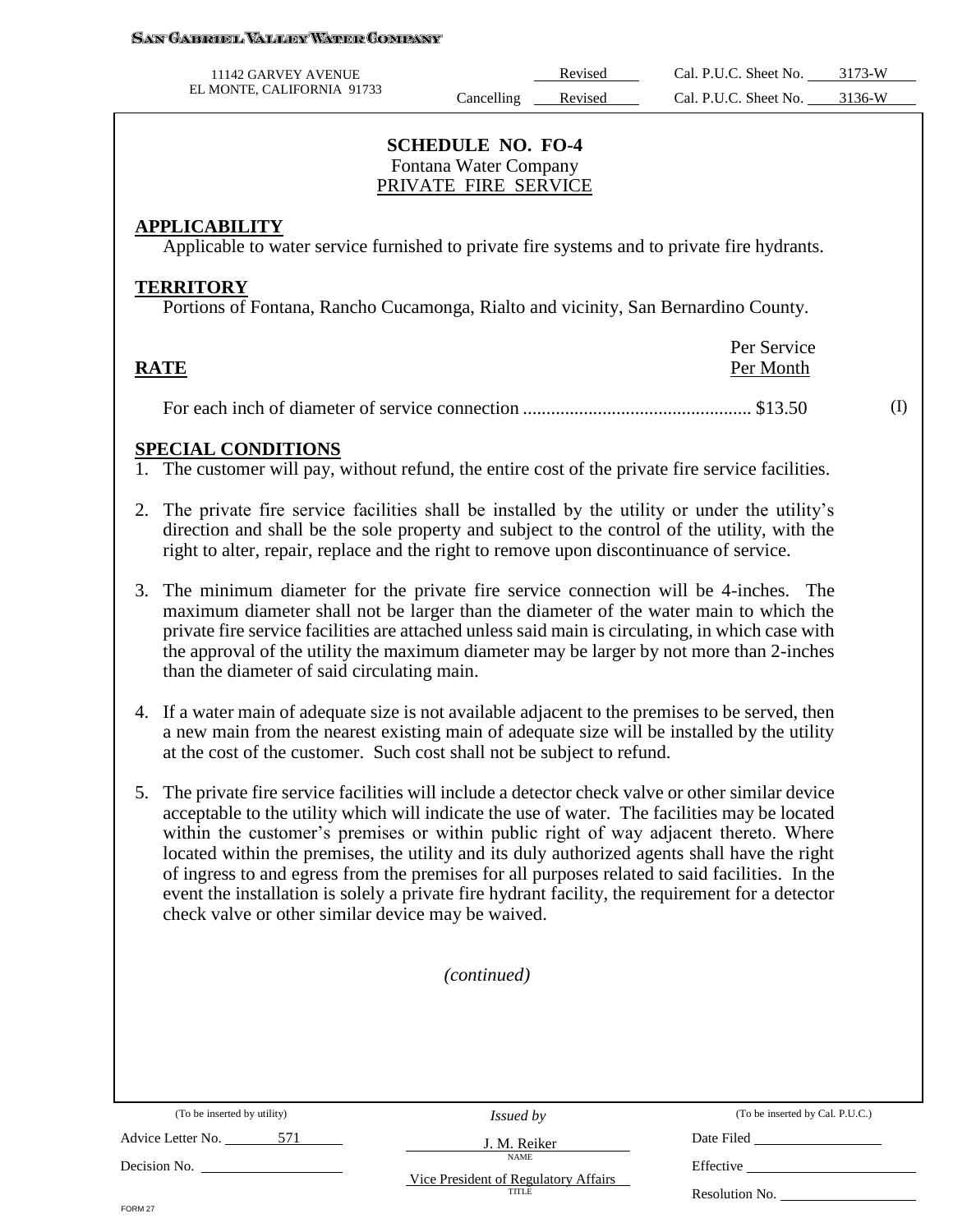| 11142 GARVEY AVENUE                                                                 |                                                                                                 | Revised | Cal. P.U.C. Sheet No. 3174-W |           |
|-------------------------------------------------------------------------------------|-------------------------------------------------------------------------------------------------|---------|------------------------------|-----------|
| EL MONTE, CALIFORNIA 91733                                                          | Cancelling                                                                                      | Revised | Cal. P.U.C. Sheet No.        | $3158-W$  |
|                                                                                     | <b>SCHEDULE NO. FO-6</b><br>Fontana Water Company Tariff Area<br>RECYCLED WATER METERED SERVICE |         |                              |           |
| <b>APPLICABILITY</b>                                                                |                                                                                                 |         |                              |           |
| Applicable to all recycled water metered service.                                   |                                                                                                 |         |                              |           |
| <b>TERRITORY</b>                                                                    |                                                                                                 |         |                              |           |
| Portions of Fontana, Rancho Cucamonga, Rialto, and vicinity, San Bernardino County. |                                                                                                 |         |                              |           |
|                                                                                     |                                                                                                 |         |                              |           |
|                                                                                     |                                                                                                 |         |                              |           |
| <b>Quantity Rates:</b>                                                              |                                                                                                 |         |                              |           |
|                                                                                     |                                                                                                 |         |                              | (I)       |
| Service Charge:                                                                     |                                                                                                 |         | Per Meter<br>Per Month       | $\rm (I)$ |
|                                                                                     |                                                                                                 |         |                              |           |
|                                                                                     |                                                                                                 |         |                              |           |
| <b>RATES</b>                                                                        |                                                                                                 |         |                              |           |

*(continued)*

Advice Letter No. 571

Decision No.

*Issued by*

J. M. Reiker NAME

Vice President of Regulatory Affairs

(To be inserted by Cal. P.U.C.)

Date Filed

Effective

Resolution No.

FORM 27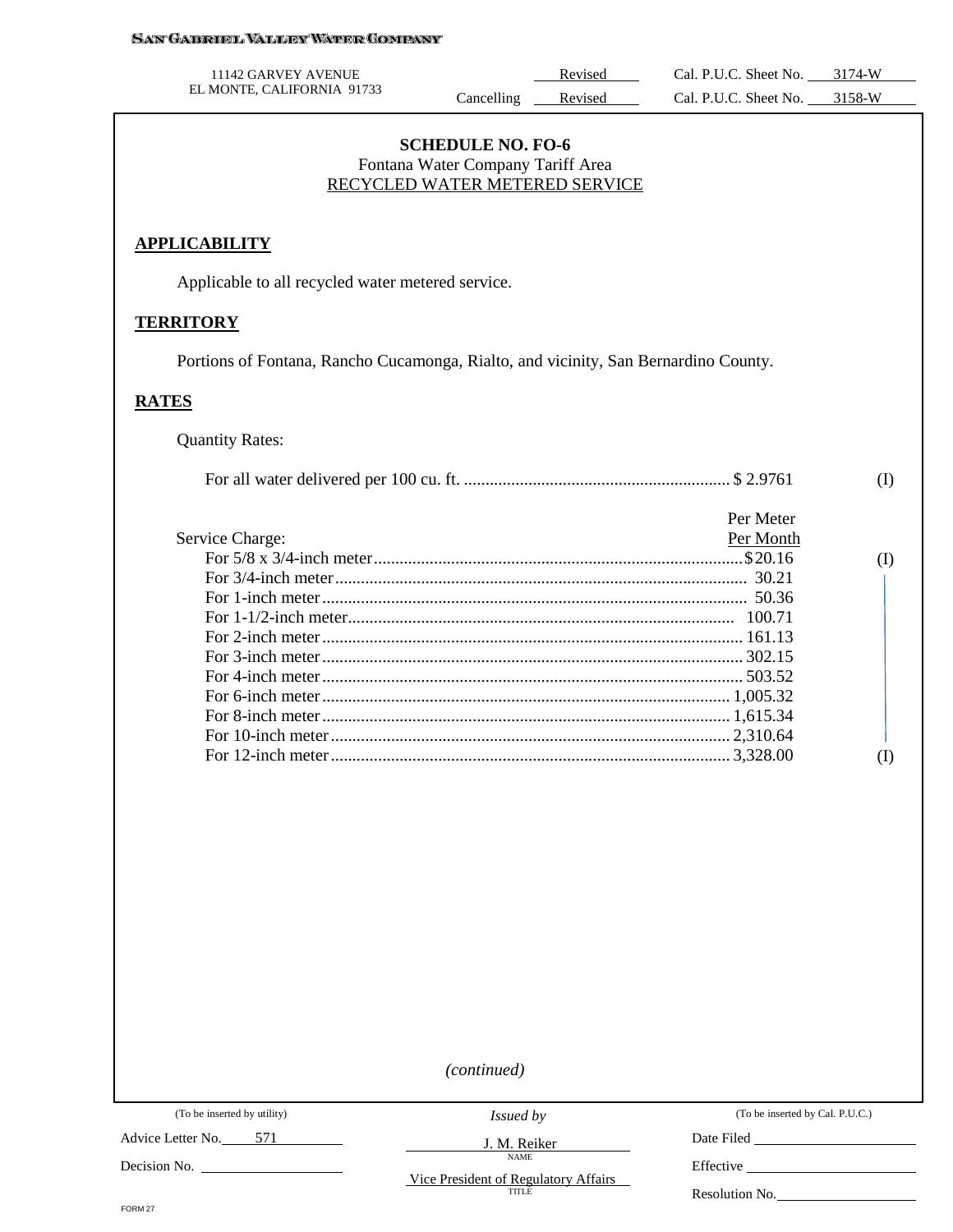#### **SAN GABRIEL VALLEY WATER COMPANY**

11142 GARVEY AVENUE

EL MONTE, CALIFORNIA 91733 Revised Cal. P.U.C. Sheet No. 3175-W Cancelling Revised Cal. P.U.C. Sheet No. 3138-W

#### **SCHEDULE NO. FO-6** Fontana Water Company Tariff Area RECYCLED WATER METERED SERVICE *(continued)*

#### **RATES** – (continued) Per Battery

| Per Month |     |
|-----------|-----|
|           | (I) |
|           |     |
|           |     |
|           |     |
|           |     |
|           |     |
|           |     |
|           |     |
|           |     |
| 3,222.65  |     |
|           |     |

The Service Charge is a readiness-to-serve charge which is applicable to all metered service and to which is added the charge for reclaimed water used computed at the Quantity Rates.

#### **SPECIAL CONDITIONS**

- 1. The Quantity Rate is set at 75% of the Quantity Rate of Schedule No. FO-1.
- 2. The customer is responsible for compliance with all local, state, and federal rules and regulations that apply to the use of recycled water on the customer's premises.
- 3. The utility will supply only such recycled water at such pressure as may be available from time to time from the recycled water system. The customer shall indemnify the utility and save it harmless against any and all claims arising out of service under this schedule and shall further agree to make no claims against the utility for any loss or damage resulting from service under this schedule.
- 4. All bills are subject to the reimbursement fee set forth on Schedule No. AA-UF.
- 5. All bills are subject to the applicable surcharges and surcredits set forth on Schedule No. FO-AS.

| (To be inserted by utility) | <i>Issued by</i>                              | (To be inserted by Cal. P.U.C.) |
|-----------------------------|-----------------------------------------------|---------------------------------|
| Advice Letter No.<br>571    | J. M. Reiker                                  | Date Filed                      |
| Decision No.                | <b>NAME</b>                                   | Effective                       |
|                             | Vice President of Regulatory Affairs<br>TITLE | Resolution No.                  |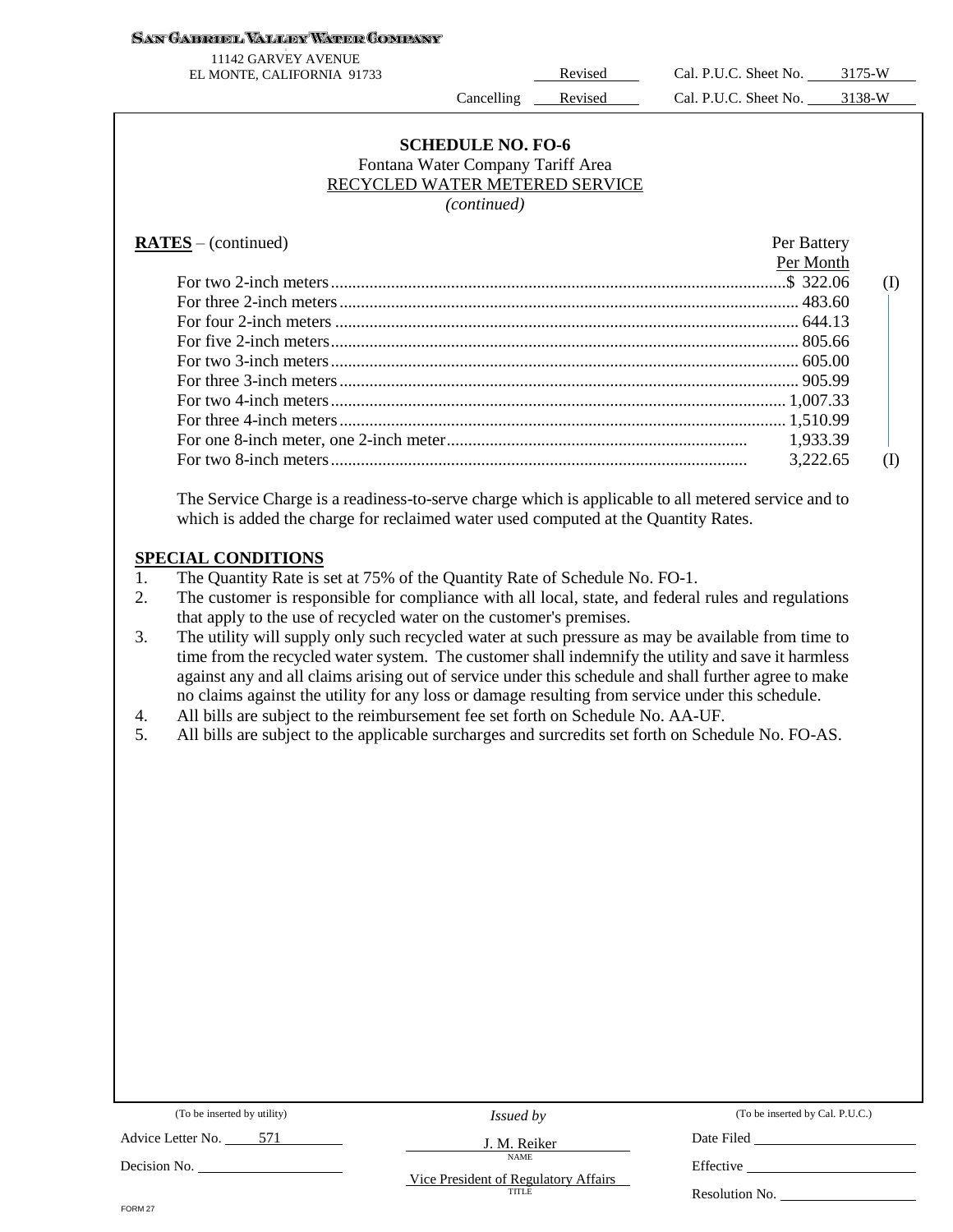#### SAN GABROEL VALLEY WATER COMPANY

| 11142 GARVEY AVENUE        |            | Revised | Cal. P.U.C. Sheet No. | 3176-W |
|----------------------------|------------|---------|-----------------------|--------|
| EL MONTE, CALIFORNIA 91733 | Cancelling | Revised | Cal. P.U.C. Sheet No. | 3150.W |

## **PRELIMINARY STATEMENT (Continued)**

#### **H2. Water Revenue Adjustment Mechanism (WRAM) Memorandum Account for the Fontana Water Company Division**

- 1. Purpose: The purpose of this memorandum account is to track the Quantity Rate revenues collected under Schedule FO-1C tiered rates against the revenues that would have been collected under a single block Quantity Rate.
- 2. The following entries will be made monthly to the WRAM memorandum Account in the Fontana Water Company division:
	- a. The recorded revenues collected through the tiered Quantity Rate under Schedule No. FO-1C (debit).
	- b. The calculated revenues that would have been collected under a single block Quantity Rate for the same water usage as in 2a above (credit).
	- c. The CPUC-adopted Quantity Rates (\$/Ccf) to be used in calculating the revenues for 2a and 2b above are as follows:

| Single Block Rate | $0-14 \text{ Ccf/mol}$ .<br>Tier 1 Rate | Over 14 Ccf/mo.<br>Tier 2 Rate | (T)      |
|-------------------|-----------------------------------------|--------------------------------|----------|
|                   |                                         |                                | (D)      |
|                   |                                         |                                | (D)      |
| \$3.4560          | \$3.3100                                |                                |          |
| \$3.4331          | \$3.2881                                | \$3.7813                       |          |
| \$3.5200          | \$3.3750                                | \$3.8682                       |          |
| \$3.5705          | \$3.4255                                | \$3.9187                       |          |
| \$3.8330          | \$3.6773                                | \$4.2068                       |          |
| \$3.9551          | \$3.7994                                | \$4.3289                       |          |
| \$3.9682          | \$3.8120                                | \$4.3433                       | (I)      |
|                   |                                         |                                | \$3.8065 |

- d. Franchise fees and uncollectible account expense, based on the net of 2a and 2b above, and the CPUC-adopted rates for franchise fees and uncollectible expenses.
- e. Monthly interest calculated at 1/12 of the most recent month's interest rate on Commercial Paper (prime, 3-month), published in the Federal Reserve Statistical Release, H.15 (http://www/federalreserve.gov/releases/H15/data/m/cp3m.txt), or its successor publication.
- 3. The balance in the memorandum account shall be amortized by a Tier 1 advice letter whenever the balance exceeds 2% of the authorized revenue requirement for the preceding calendar year. If the balance is below 2%, San Gabriel shall propose its amortization in a general rate case.
- 4. The memorandum account will terminate when so ordered in a CPUC general rate case decision, at which time any remaining debit (undercollection) or credit (overcollection) balance will be amortized through a rate surcharge or surcredit.

*Authorization: Established pursuant to D.10-04-031, Ordering Paragraph 4; and Advice Letter 385* 

(To be inserted by utility) Advice Letter No. \_\_\_\_\_\_\_\_571 Decision No. *Issued by* J. M. Reiker NAME Vice President of Regulatory Affairs TITLE (To be inserted by Cal. P.U.C.) Date Filed Effective \_ Resolution No. FORM 27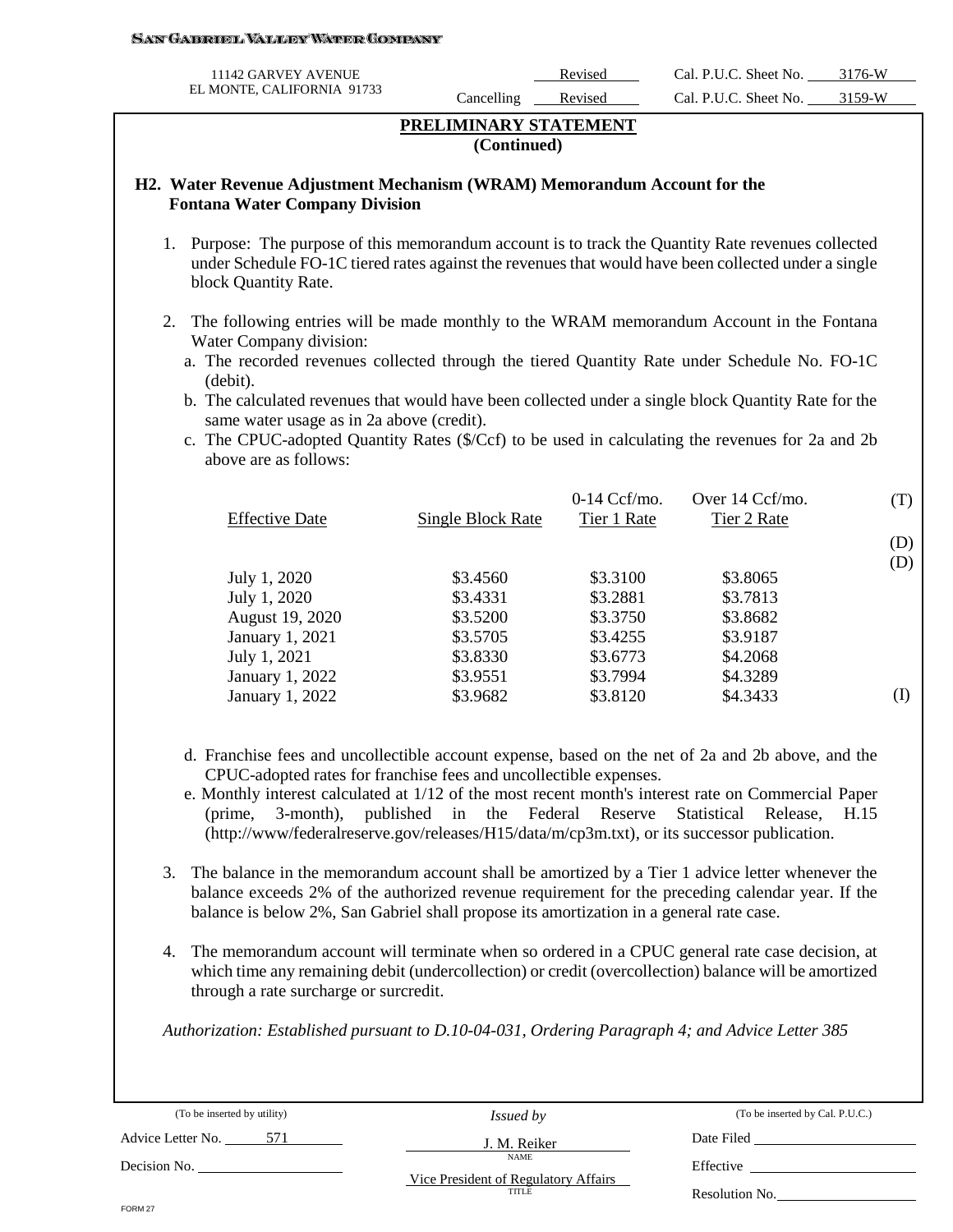#### **SAN GABRIEL VALLEY WATER COMPANY**

11142 GARVEY AVENUE EL MONTE, CALIFORNIA 91733

Revised Cal. P.U.C. Sheet No. 3177-W Cancelling Revised Cal. P.U.C. Sheet No. 3169-W

#### TABLE OF CONTENTS

The following listed tariff sheets contain all effective rates and rules affecting the rates and services of the utility, together with information relating thereto:

| <b>Table of Contents</b><br><b>Preliminary Statement</b>                                                                                                                                                                                                                                                                                                                                                                                                                                      |                                                                                                                                                 | 3177-W, 3168-W<br>(T)<br>3026-W, 2935-W,<br>2936-W, 3148-W<br>634-W, 390-W, 2878-W, 2879-W, 3141-W, 3142-W,<br>3167-W, 3176-W, 2782-W, 2783-W, 2395-W,<br>(T)<br>2880-W, 2744-W, 2749-W, 3081-W, 2401-W,<br>2715-W to 2718-W, 3082-W, 3083-W, 2986-W,<br>2984-W,<br>3055-W, 3011-W, 2412-W, 2668-W |
|-----------------------------------------------------------------------------------------------------------------------------------------------------------------------------------------------------------------------------------------------------------------------------------------------------------------------------------------------------------------------------------------------------------------------------------------------------------------------------------------------|-------------------------------------------------------------------------------------------------------------------------------------------------|----------------------------------------------------------------------------------------------------------------------------------------------------------------------------------------------------------------------------------------------------------------------------------------------------|
| Service Area Maps:<br>Fontana Water Company<br>Los Angeles County Division<br>Service Area - East Portion<br><b>South Portion</b><br>$\overline{a}$<br>- West Portion<br>Area Maps of Less Than 40 p.s.i.g.                                                                                                                                                                                                                                                                                   |                                                                                                                                                 | 1533-W<br>1183-W<br>869-W<br>2690-W<br>871-W<br>691-W to 697-W                                                                                                                                                                                                                                     |
| <b>Rate Schedules</b><br>All Tariff Areas<br>Surcharge to Fund Public Utilities<br><b>Commission Reimbursement Fee</b><br>Stages Water Shortage Surcharges and Penalties 14.1<br>Fontana Water Company<br>General Metered Service - General<br>General Metered Service - Conservation<br>Private Fire Service<br>Recycled Water Metered Service<br><b>Construction Service</b><br>California Alternative Rates For Water<br><b>Additional Surcharges/Surcredits</b><br><b>Facilities Fees</b> | <b>Schedule</b><br><b>Number</b><br>AA-UF<br>$FO-1$<br>$FO-1C$<br>$FO-4$<br>$FO-6$<br>$FO-9$<br><b>FO-CARW</b><br>FO-AS<br>FO-FF<br>(continued) | 3058-W<br>2580-W, 2482-W to 2484-W, 2581-W<br>(T)<br>3170-W, 3171-W<br>3172-W<br>(T)<br>(T)<br>3173-W, 1087-W, 1476-W<br>(T)<br>3174-W, 3175-W<br>2707-W, 2708-W<br>3116-W, 3076-W<br>3077-W<br>3078-W, 1876-W                                                                                     |
| (To be inserted by utility)<br>Advice Letter No. 571                                                                                                                                                                                                                                                                                                                                                                                                                                          | Issued by                                                                                                                                       | (To be inserted by Cal. P.U.C.)<br>Date Filed                                                                                                                                                                                                                                                      |
|                                                                                                                                                                                                                                                                                                                                                                                                                                                                                               | J. M. Reiker<br><b>NAME</b><br>Vice President of Regulatory Affairs<br><b>TITLE</b>                                                             | Resolution No.                                                                                                                                                                                                                                                                                     |